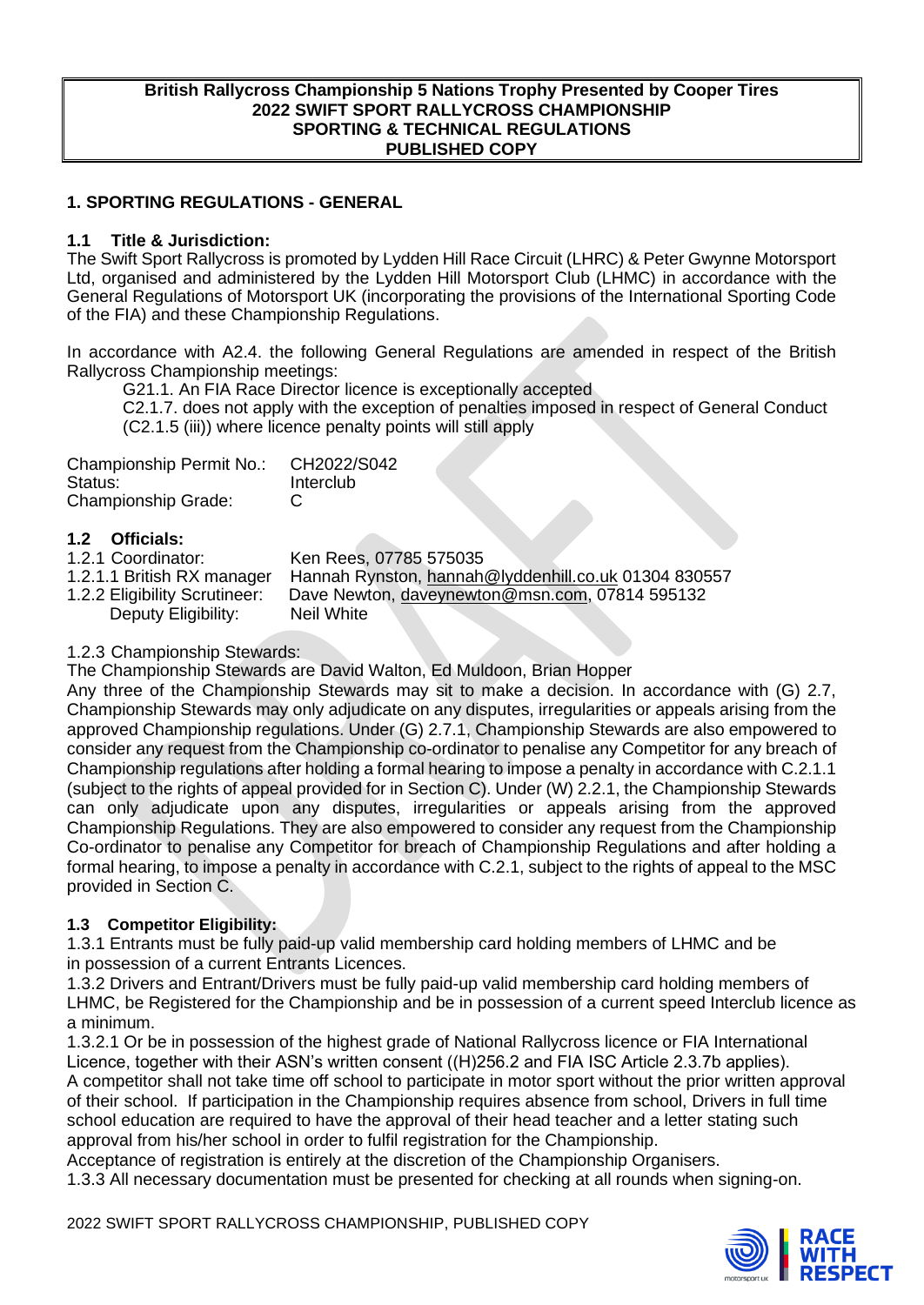## **1.4 Registration:**

1.4.1 Applications to register for the Championship must be completed using the registration form available from RallycrossBRX.com, or the Championship Coordinator. Where a car is entered for the Championship, by someone other than the Driver, it will be necessary for that Entrant (who must be in possession of a valid Motorsport UK Entrants Licence) to complete the Registration Form along with, and nominating, their Driver. By applying for registration, the Entrant and Driver agree to be bound by these regulations, the technical regulations, and supplementary regulations for the Championship as well as the regulations of the Motorsport UK and any commercial regulations issued by the Championship Organisers. Acceptance of applications is entirely at the discretion of the Championship Organisers.

1.4.1 (a) By registering for the Championship all competitors and their associates commit to positively promote and demonstrate the Motorsport UK's Respect Code which is appended to these regulations (Appendix 2).

1.4.1 (b) Where any reports of disrespectful conduct are judged to be well founded the Championship organisers may issue warnings or require remedial actions and/or report the matter to the Championship Stewards who may impose appropriate penalties which can include loss of Championship points and/or race bans through to Championship Expulsion and referral to Motorsport UK.

1.4.1 (c) It is imperative that we promote the safety and wellbeing of young people and adults at risk. In addition to this all participants must be aware of their behaviour and conduct at all times and abusive language and harmful behaviour will not be tolerated. Any such incidents must be reported to the Championship Coordinator and/or Safeguarding Officer who will also relay the report Motorsport UK. Details of the Motorsport UK Policies and Guidelines are available at: [www.motorsportuk.org/resource-centre](http://www.motorsportuk.org/resource-centre) by selecting Policies and Guidelines

1.4.2 The Swift Sport registration fee is £750 Competitors are also required to pay the British RX registration fee of £125 for the full Championship or £35 per round on a round-by-round basis.

1.4.2.1 It is a condition of registration that all non-standard parts must be sourced through Peter Gwynne Motorsport and must be paid for at time of order placement.

1.4.3 Applications for registration open with the publication of these regulations and close at the closing date for entries of the final round.

## **1.5 Championship Rounds:**

1.5.1 The Championship will consist of nine events:

| Round          | Date                              | Venue                | Entry closing date            | <b>Organising Club</b> |
|----------------|-----------------------------------|----------------------|-------------------------------|------------------------|
| 1              | 16th April 2022                   | Lydden Hill          | 6th April 2022                | <b>LHMC</b>            |
| 2              | 18th April 2022                   | Lydden Hill          | 8 <sup>th</sup> April 2022    | <b>LHMC</b>            |
| 3              | 14th May 2022                     | Pembrey              | 4 <sup>th</sup> May 2022      | <b>LHMC</b>            |
| 4              | 15th May 2022                     | Pembrey              | 5 <sup>th</sup> May 2022      | <b>LHMC</b>            |
| 5              | 4 <sup>th</sup> June 2022         | <b>Mondello Park</b> | 24th May 2022                 | <b>MPSC</b>            |
| 6              | 5 <sup>th</sup> June 2022         | <b>Mondello Park</b> | 24th May 2022                 | <b>MPSC</b>            |
| $\overline{7}$ | 27th August 2022                  | Pembrey              | 17th August 2022              | <b>LHMC</b>            |
| 8              | 29th August 2022                  | Pembrey              | 19th August 2022              | <b>LHMC</b>            |
| 9              | 5th/6th November 2022 Lydden Hill |                      | 25 <sup>th</sup> October 2022 | <b>LHMC</b>            |

Entry fees for each meeting will be confirmed in the Supplementary Regulations or on the championship entry form.

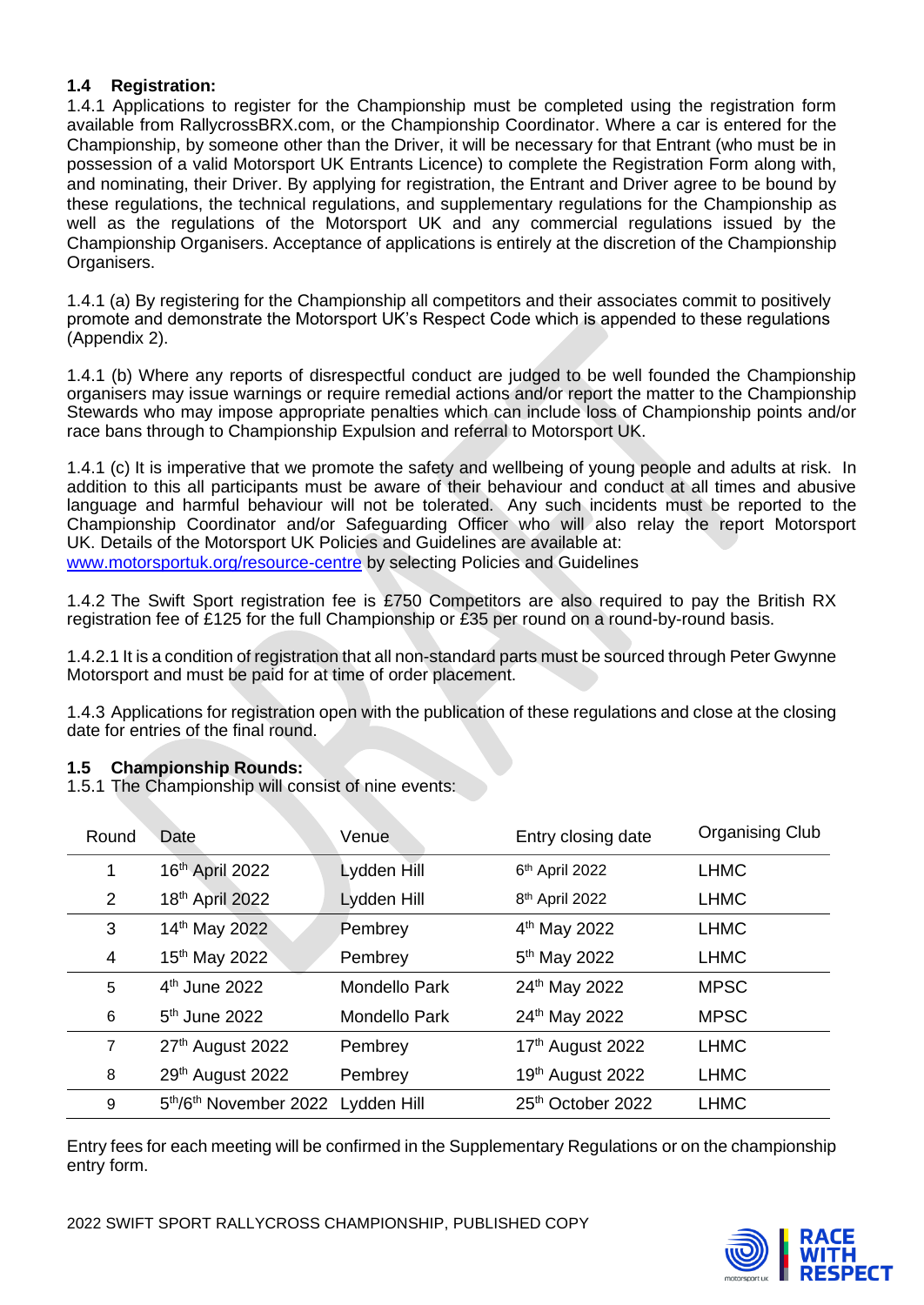The Organisers reserve the right, in accordance with Motorsport UK Yearbook D11.2, to cancel, postpone, change, or substitute events if necessary due to exceptional unforeseeable conditions, and are not liable for any damages so incurred as a result.

1.5.2 Entry secretary: Simone Cornish, [simone@lyddenhill.co.uk](mailto:simone@lyddenhill.co.uk) 01304 830557 LHMC, Lydden Hill Circuit, Wootton, Kent, CT4 6ET

1.5.3 Circuits used in the Championship are licenced by Motorsport UK or Motorsport Ireland and approved for all classes of rallycross car up to and including Supercar.

## **1.6 Scoring:**

1.6.1 In order to score points, collect trophies and awards, all cars and Drivers competing in the Championship will be required to display and wear Championship Sponsors' branding in the nominated position on clothing and vehicle as per the Championship's branding document. Non-compliance will result in loss of points, trophies, and awards for the relevant element of that event until compliance. The position of branding to be carried on cars and clothing will be specified the Championship Branding Guide (7, Commercial).

1.6.2 The Championship Organisers reserve the right to enter a guest car(s) into any Championship event. Such entries will not be registered for the Championship and will not score points but can qualify for event awards. Guest competitors must comply with the licence eligibility criteria as prescribed in article 1.3 but do not need to register for the Championship. Full Championship points will be awarded to the registered drivers, for clarification, if a guest driver places third, a registered driver in fourth place will receive the Championship points that he/she would have received for placing third

1.6.3 The allocation of Championship points will be determined as follows:

Championship points will be awarded from first to eighth positions and will be based on the classification of the final.

Additional Championship points will be awarded for intermediate classification and semi-final positions.

In any event where the semi-finals, and/or the final is not run, competitors will score full championship points based on positions at the Intermediate Classification or the qualifying order for the final and the Intermediate Classification as appropriate.

| 1st | 8 points | 9th              | 0 points |
|-----|----------|------------------|----------|
| 2nd | points   | 10 <sub>th</sub> | 0 points |
| 3rd | 6 points | 11th             | 0 points |
| 4th | 5 points | 12 <sub>th</sub> | 0 points |
| 5th | 4points  | 13 <sub>th</sub> | 0 points |
| 6th | 3 points | 14th             | 0 points |
| 7th | 2 points | 15th             | 0 points |
| 8th | point    | 16th             | 0 points |

Championship points will be awarded for the Intermediate Classification as shown below.

Championship points will be awarded for semi-finals as shown below.

| 1st | 6 points |
|-----|----------|
| 2nd | 5 points |
| 3rd | 4 points |
| 4th | 3 points |
| 5th | 2 points |
| 6th | 1 point  |

Following completion of the Final and/or publication of the event classification where no final is run, Championship points will be awarded for finals as shown below.

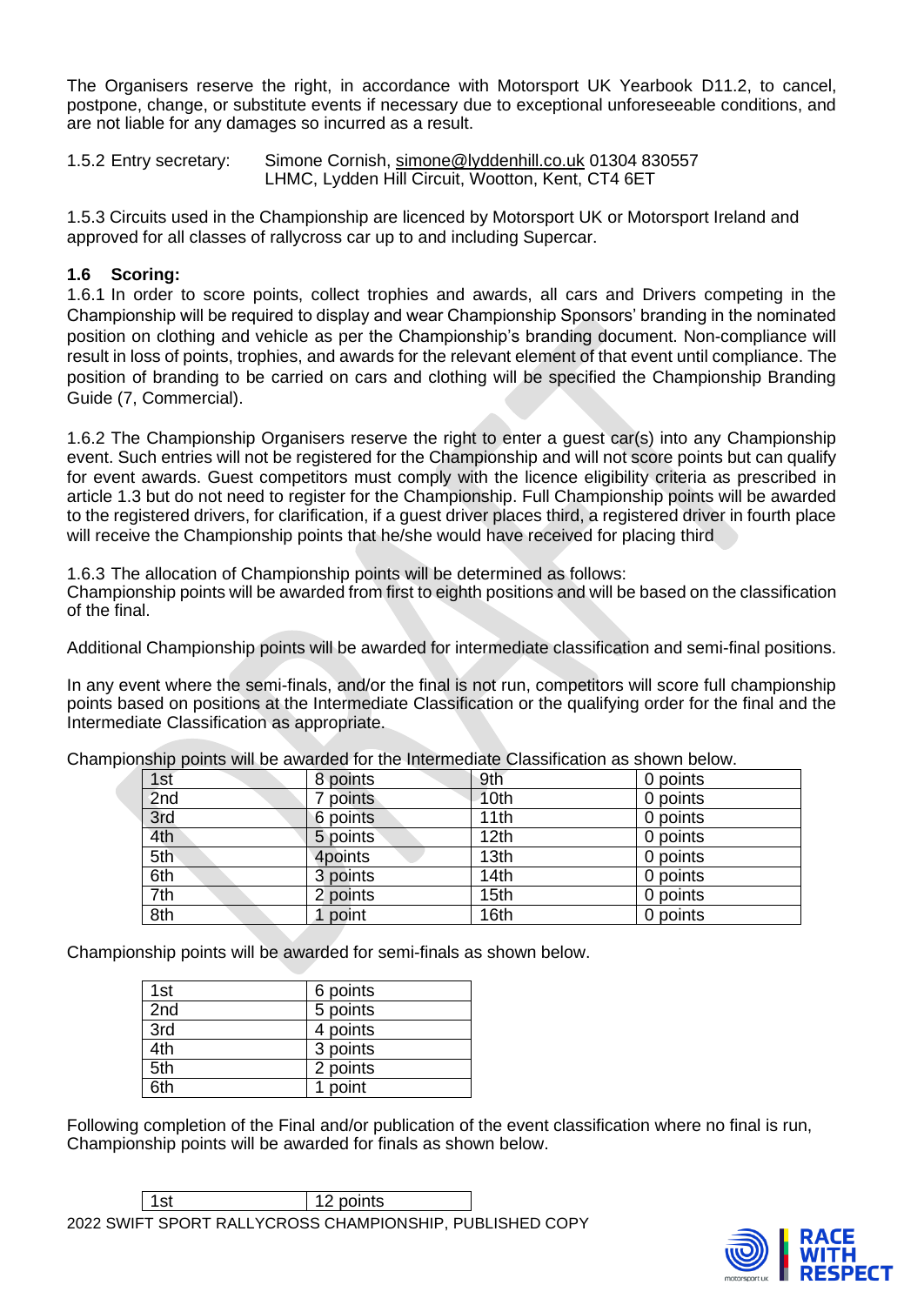| 2nd | 10 points |
|-----|-----------|
| 3rd | 9 points  |
| 4th | 8 points  |
| 5th | 7 points  |
| 6th | 6 points  |
| 7th | 5 points  |
| 8th | 4 points  |

In the Championship a competitor will count results from all of the Championship events run less one, however only a round that has been started can be dropped.

Where events run combined with other championships, those not registered in the Championships for the purpose of point scoring will be ignored.

All Championship events will score maximum points regardless of distance.

1.6.4 If a dead heat is declared in any race, semi-final or final, all the Drivers concerned will score full points for that place.

In the event of a tie between two or more Competitors in the Championship, the greater number of first place finishes in finals or full declared event results achieved by the Competitors involved in the tie will be used to determine the overall final standing.

Should a tie still exist, it will be resolved by taking into account the greater number of second places achieved; then third places etc.

Should a tie still exist, it will be resolved by taking into account the number of competitors (i.e., points scorers) beaten during the season by each Competitor.

1.6.5 Championship Points Appeal C6.5.

1.6.6 Event Penalties Deleted

#### **1.7 Awards:**

1.7.1 All trophies will be presented to the drivers as soon after the last race as is practical. To receive event trophies, the driver must attend the prize-giving in racewear with branding correctly displayed. Cooper Tires caps will be given to competitors and must be worn for the duration of prize giving. Prize giving will be conducted in accordance with local coronavirus regulations which will be provided in the Final Instructions.

1.7.2 Trophies will be presented at each event to drivers as follows: 1st, 2nd, and 3rd: A trophy

1.7.3 End of season awards are Trophies and will be presented as follows: First place, a trophy Second place, a trophy Third place, a trophy

1.7.3.1 DELETED

#### 1.7.4 Bonuses:

The Championship Organisers will endeavour to obtain sponsored awards or bonuses during the series and reserves the right to introduce same at any time without any obligation to distribute such awards retrospectively.

In the event of any Provisional Results or Championship Points Tables being revised after any provisional awards presentations and such revisions affecting the distribution of any awards, the Competitors concerned must return such awards to the organising club for the event concerned in good condition within seven days.

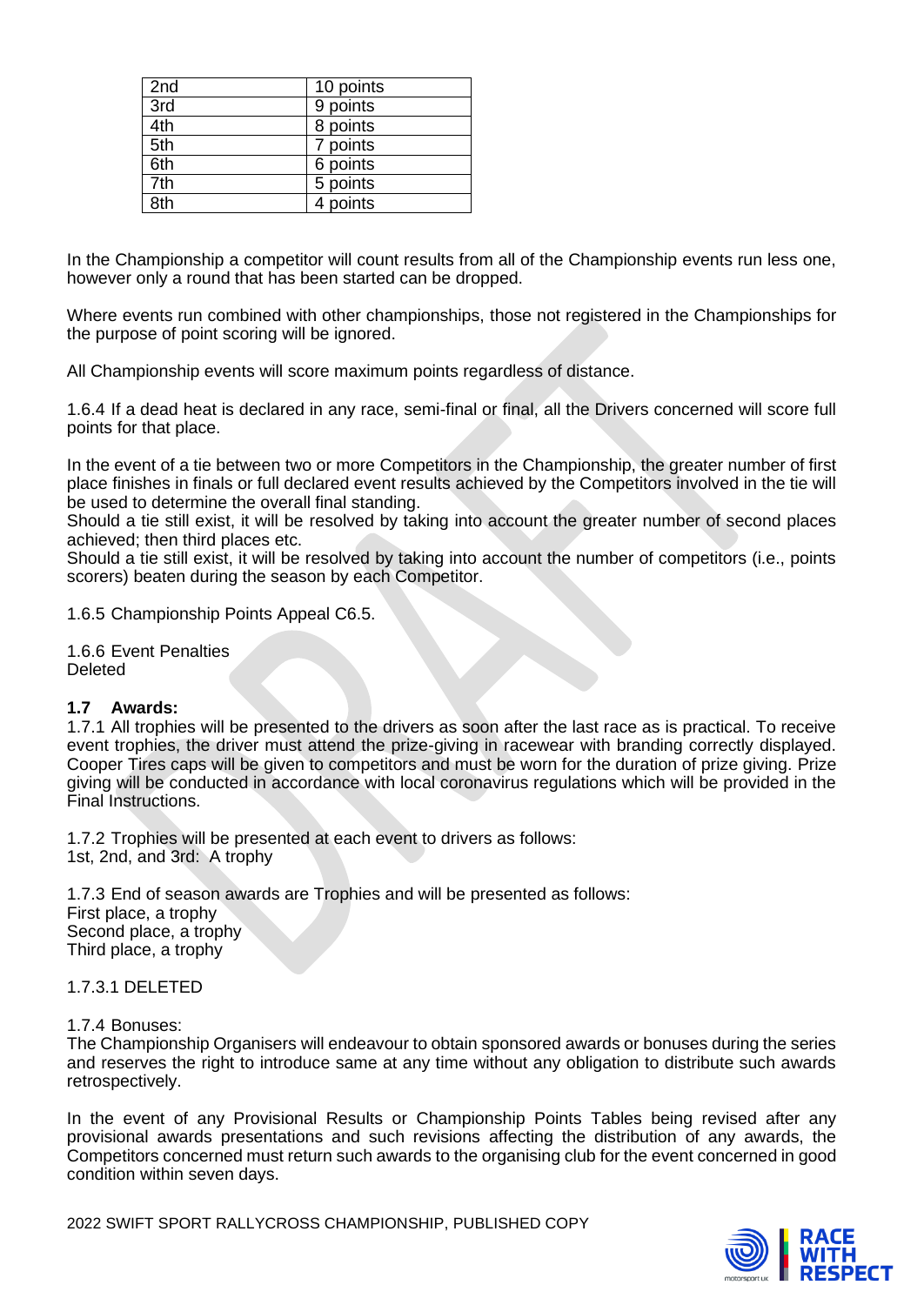## 1.7.5 Entertainment Tax liability

In accordance with current government legislation, the organiser is legally obliged to withhold tax at the basic rate on all payments to non-UK resident sportsmen/women and account to HMRC using form FEU1, the quarterly return of payments made to non-resident entertainers and sportsmen/women.

That is, those persons who do not have a normal permanent residence in the UK. The UK does not include the Isle of Man, Channel Islands or Eire. This means that, as the organiser, LHMC is required to deduct tax at the current rate applicable from any such payments they may make to non-UK residents.

Under certain circumstances, it may be possible for competitors to enter into an agreement with HMRC to limit the tax withheld. Any application for such an arrangement must be made in writing and not later than 30 days before the payment is due.

For further information contact:

Charities, Savings and International 1 HM Revenue and Customs BX9 1AU United Kingdom Tel: 03000 547 395

# 2. **SPORTING REGULATIONS - JUDICIAL PROCEDURES**

2.1 **Rounds:** In accordance with Section C of the current Motorsport UK Yearbook these regulations and any Supplementary regulations for the event.

2.2 **Championship:** In accordance with Section C of the current Motorsport UK Yearbook and these regulations.

2.3 Any Regulation clarifications necessary during the year will be notified in writing to all registered Competitors in an Official Bulletin (Motorsport UK Yearbook D11.2).

2.4 Any competitor who is disqualified from an event will lose all championship points for that event and must count the result of that/those events, among those contributing to his/her championship score.

2.5 C2.1.7. does not apply with the exception of penalties imposed in respect of General Conduct (C2.1.5 (iii)) where licence penalty points will still apply

#### **2.6. TECHNICAL DISPUTES**

2.6.1. The Organisers and the Championship Eligibility Scrutineer reserve the right to check, seal and/or remove any suspect part for more detailed examination.

2.6.2 The Organisers and the Championship Eligibility Scrutineer also reserve the right to impound individual parts or the whole car without prior notification.

All costs will be borne by the Competitor.

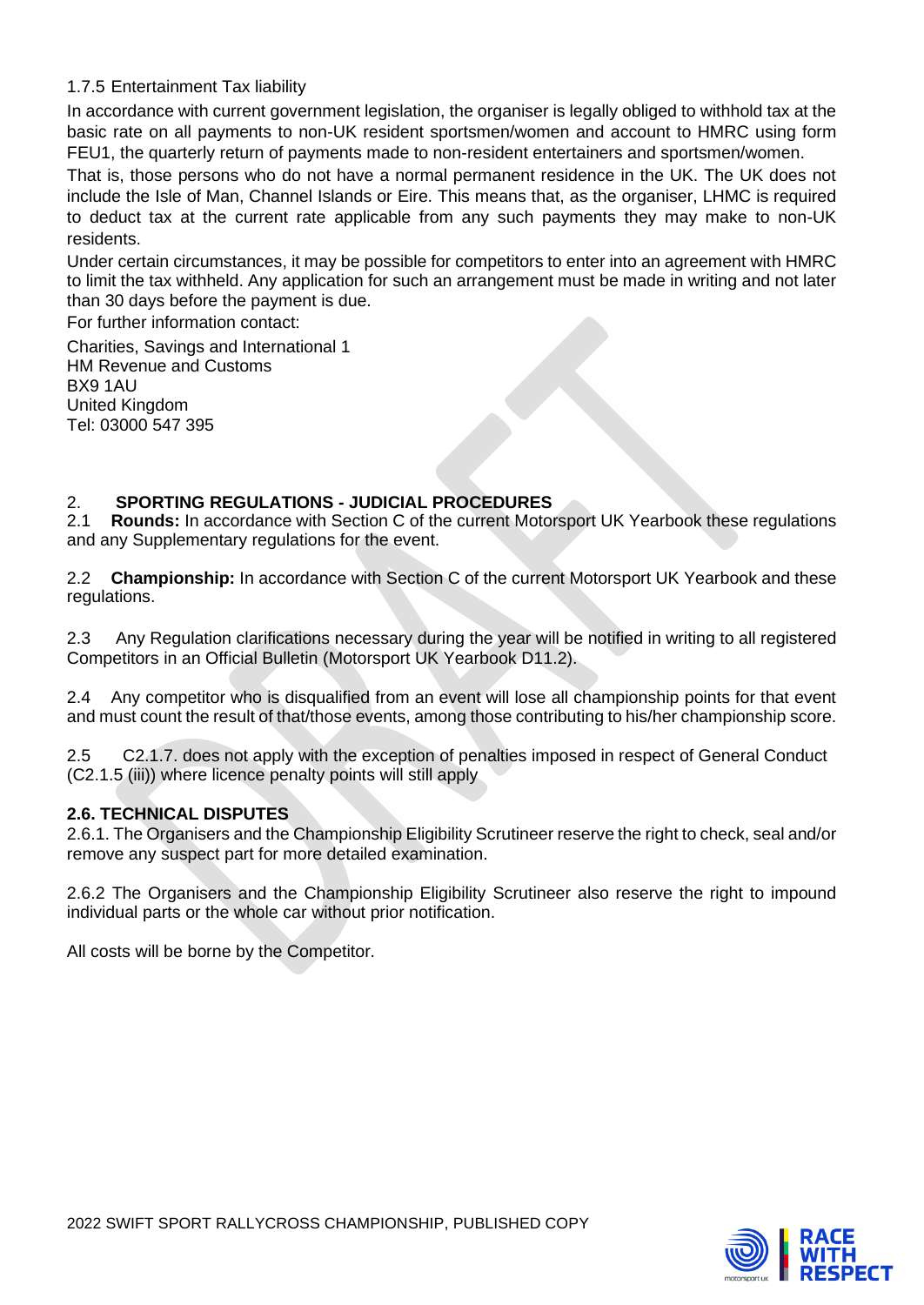## **3. CHAMPIONSHIP MEETINGS & PROCEDURES**

#### 3.1 **Entries:**

3.1.1 Competitors are responsible for submitting correct and complete entries with the correct entry fee prior to the closing date for entries before each Event.

3.1.2 Incorrect or incomplete entries (Including driver to be nominated entries) are to be held in abeyance until they are complete and correct and the date of receipt for acceptance of entry purposes shall be the date on which the Entry Secretary receives the missing or corrected information or fee.

3.1.3 Any withdrawal of Entry or Driver/Car changes made after acceptance of any entry must be notified to the Entry Secretary in writing. Motorsport UK Yearbook D25.1.12 applies.

3.1.4 The Entry Fee for each event shall be specified in the Supplementary Regulations and on the entry form.

3.1.5 Reserves will be listed in the Final List of Entries published with Final Instructions or in a Bulletin.

#### 3.2 **Briefings:**

Organisers should notify Competitors of the times and locations for all briefings in the Final Instructions for the meetings. Competitors must attend all briefings. However, briefings will be conducted in compliance with local coronavirus regulations which may include electronic briefings in advance of the event.

#### 3.3 **Practice:**

3.3.1.Should any Practice session be disrupted the Race Director/Clerk of the Course shall not be obliged to resume or re-run the session, the decision of the Clerk of the Course shall be final.

3.3.2.Each driver shall complete a minimum of 3 laps in the car to be raced and in the correct session.

#### 3.4. **Races:**

3.4.1 Each event will consist of practice, up to three rounds of Qualifying races, semi-finals and final. With the exception of Lydden Hill (November) where there will be two practice, four qualifying races, semi-finals, and finals.

3.4.2 A joker lap will be used where the circuit track licence allows. This will be advised in final instructions or official bulletin. In each qualifying heat, one of the laps must be the Joker Lap. In the Qualifying races any driver who does not take the joker lap will receive a penalty of 30 seconds. In a semi-final or final any driver who does not take the joker lap will be classified last in that race. Two judges of fact will be appointed to note the numbers of the cars passing through (one judge of fact where there is a timing loop in the Joker Lap). At the exit of the joker lap, the cars on the main track have priority. (see Motorsport UK Yearbook N5.1.4).

3.4.3 All categories will start Qualifying Races in 3-2-3 format up to the maximum allowed by the track licence. In all cases the decision of the Clerk of the Course is final, grid format may be amended at the discretion of the Clerk of the Course. Grids for semi-finals and finals will have a maximum of eight starters in 3-2-3 format.

3.4.4 The grids for the first Qualifying races will be determined by random draw. The grids for the second Qualifying races will be based on the result of the first Qualifying, the grids for the third Qualifying races will be based on the result of the second Qualifying and the grid for the fourth Qualifying races will be based on the result of the third Qualifying. (i.e., the fastest driver in Qualifying one will be on pole for the last race for the second Qualifying. The second fastest will be in second grid slot in the last race, etc). Where there are two or more races per Qualifier, the number of starters will be split as equally as possible over the races run.

3.4.5 Qualifying races will be run over 4 laps, semi-finals and finals will be run over six laps. Race length may be changed at the discretion of the Clerk of the Course.

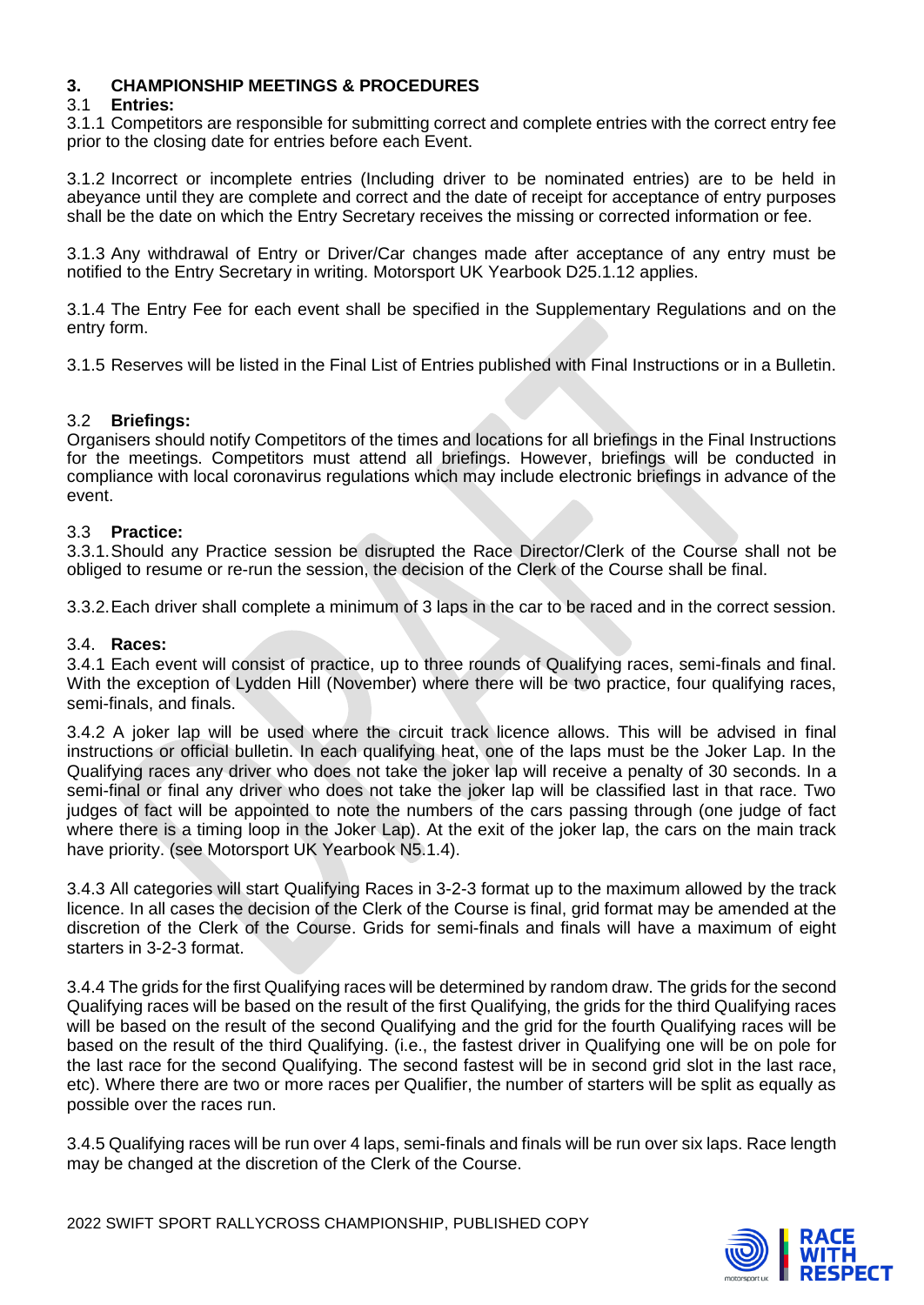3.4.6 If there are fewer than 10 entries in a Championship or class, the clerk of the course may run combined races in qualifying and finals for those cars.

Championships and classes may be amalgamated for the duration of the events at the discretion of the Clerk of the Course. Any such amalgamation will be detailed in final instructions or other bulletins.

3.4.7 Should any race be disrupted the Clerk of the Course shall not be obliged to resume or re-run the race.

#### **3.5 Qualifying points**

3.5.1 All the Qualifying Heats will be timed, and the fastest Driver in each Qualifying will be awarded 50 points, the second fastest 45 points, the third fastest 42 points, the fourth fastest 40 points, the fifth fastest 39 points, the sixth fastest 38 points, the seventh fastest 37 points, and so on.

3.5.2 Those Drivers who did not complete a Qualifying (DNF) will be credited with a total of points equal to the number of points that the slowest Driver would be given, less one point, supposing that all the starters in the Competition were classified. Those Drivers who did not start the Qualifying (DNS) and those Drivers who were disqualified (DSQ) from the Qualifying will not be credited with any points. In the event that two or more Drivers achieve equal times, they will be separated according to their best lap time during the Qualifying concerned.

If a race is restarted, a Driver who started in the first or subsequent starts but was not able to start in the race that was completed, will be shown as DNF instead of DNS and will be credited with the appropriate number of points.

3.5.3 After the Qualifying Heats, there will be an intermediate classification according to each Driver's total points scored in the four Qualifying Heats. In the event of tied positions in the intermediate classification, precedence will be given to the Driver who the greater number of first places, then second places, then third places, etc., achieved in all the Qualifying Heats. In the event of further tie, precedence will be given to the Driver who was the fastest in the last Qualifying heat. To appear in this intermediate classification, a Driver must have crossed the finish line having completed the same number of laps as the winner and been duly classified in at least one qualifying heats.

3.5.4 Semi-finals will only be run if there are a minimum of 10 qualifiers able to participate. A driver who has qualified for the semi-finals or final but is unable to take the start and does not inform the organisers of this may be penalised with the loss of Championship points.

3.5.5 To be classified as a finisher and qualify for the semi-finals or final a competitor must have completed at least one Qualifying race.

3.5.6 The results of all qualifying races will count in the Intermediate Classification.

3.5.7 Where competitors have equal points in the Intermediate Classification, precedence will be given to the driver(s) who were fastest in the third Qualifying races. Should that fail to resolve the tie, the fastest time in the second Qualifying races will be considered, and then the fastest time in the first Qualifying races.

#### 3.6 **Finals**

3.6.1 The 16 top scoring drivers in the intermediate classification will qualify for the semi-finals. The winner, second, third and fourth place driver in each semi-final will qualify for the final. The semi-finals will only be run if there are at least 10 cars able to participate a minimum of five cars per semi-final; if the semi-finals are not run, the nine top-scoring drivers in the intermediate classification will progress directly to the final.

3.6.2 Semi-finals and finals will be run over six laps. From the Intermediate classification, drivers placed in positions 1,3,5,7,9,11,13 & 15 will start in semi-final one. Drivers placed in positions 2,4,6,8,10,12,14 & 16 will start in semi-final two.

2022 SWIFT SPORT RALLYCROSS CHAMPIONSHIP, PUBLISHED COPY 3.6.3 Of the two semi-final winners, the one placed higher in the Intermediate Classification will start the final from pole, with the other starting second. The remaining grid places will be taken by the two

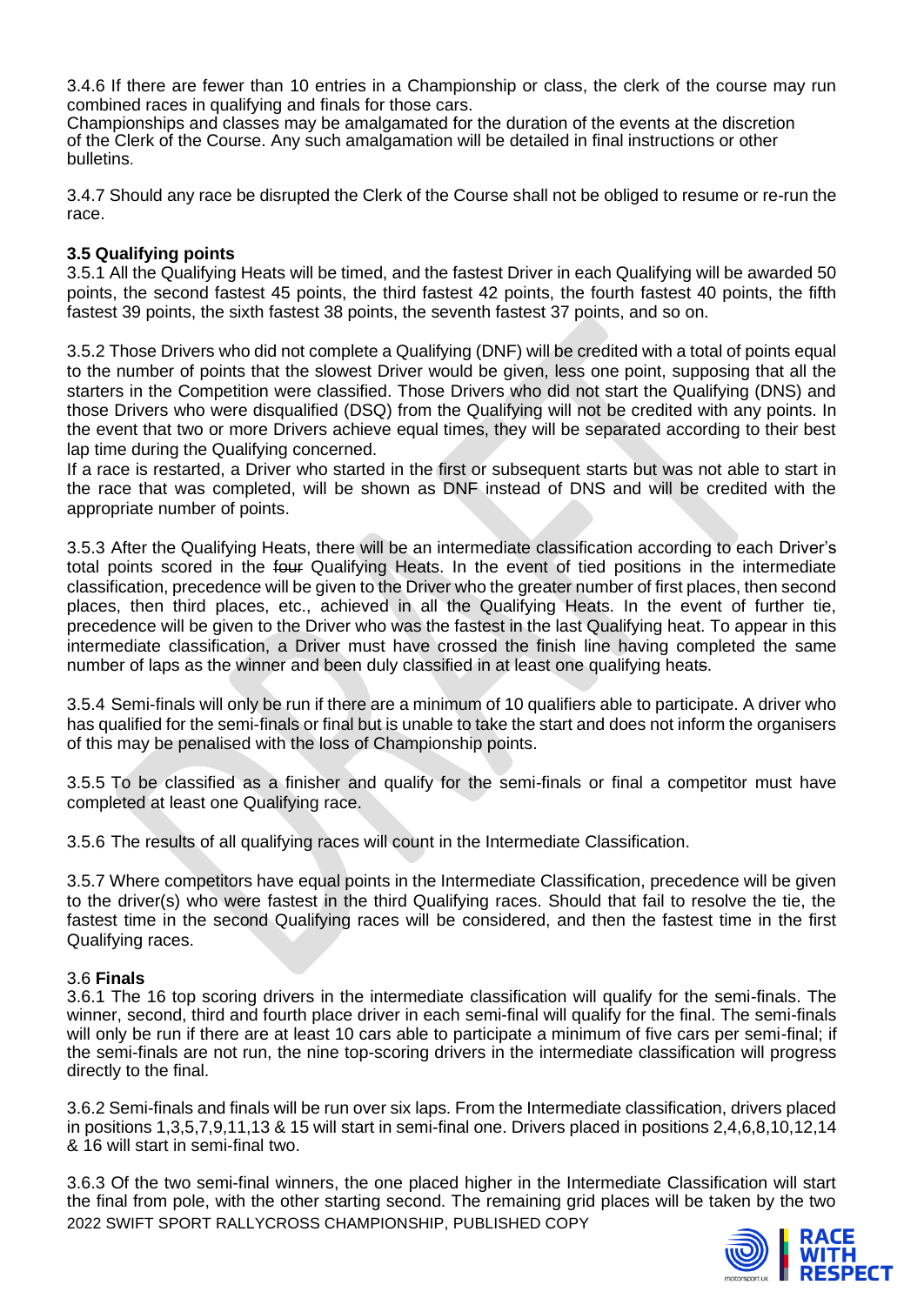second placed finishers, the two third placed finishers and the two fourth place finishers (in each case the position in the Intermediate Classification which will determine which of each pair starts ahead of the other).

3.6.4 Reserves – Should any of the semi-final or final qualifiers be unable to take their place on the grid, the other starters in the race will move up and the last place on the grid will be taken by the next qualifier able to start. In the semi-finals, that means those from seventeenth down in the Intermediate Classification. In the final that means the highest placed in the intermediate classification of the two fifth-place finishers from the semi-finals, then the other of the fifth-place finishers. If neither of the fifthplace finishers are able to start, the same method between the two sixth-place finishers, etc.

3.6.5 Final Classification – First to eighth positions will be the classification of the Final if semi-finals have been run. In the event of no semi-finals, first to ninth positions will be the classification of the Final. Ninth to 16th positions will be the semi-finalists who did not start in the final ranked by their classification in their semi-final. Drivers finishing in the same position in the two semi-finals will be classified according to their position in the Intermediate Classification (i.e., of the two fifth placed semi-finalists, the one placed higher in the Intermediate Classification will take precedence, etc.). 17th position onwards will be as per the Intermediate Classification.

3.6.6 To compete in the semi-finals or final, all competitors and their cars must be at the pre-grid area before the previous race has started. Should a competitor not be present and ready to race when the race is ready to be released from pre-grid, then the next placed qualifier may be allowed to start.

3.6.7 Those Drivers who did not complete a semi-final or final (DNF) will be credited with a total of championship points equal to the number of points that the slowest Driver would be given. Those Drivers who did not start the semi-final or final (DNS) will be credited with a total of points equal to the number of points that the slowest Driver would be given, and those Drivers who were disqualified (DSQ) from the semi- final or final will not be credited with any championship points for the relevant part of that event.

#### 3.7 **Starts:**

3.7.1 Competitors will miss their qualifying race/final if they are not ready in the pre-grid when cars are released and will not be placed in a later race.

3.7.2 The pre-grid marshals shall have the right to ask excessive support crew to leave the pre- grid.

3.7.3 Only event officials and drivers will be permitted in the start area, unless otherwise instructed by the Clerk of Course.

3.7.4 Competitors must take their starting position safely as directed by the start line official without delay. Any competitor who causes a delay may be refused a start.

3.7.5 Competitors must be within 120mm of the grid line at the start of the race.

3.7.6 Any drivers unable to start a race or final must inform the Organisers at the Paddock Office in good time before that race.

3.7.7 All cars will be released from the pre-grid to form up on the grid prior to the start in formation as specified on the grid sheet.

3.7.8 The start will be via a Standing start. Competitors will be shown a "Ready to Race" sign to indicate that the start is imminent. The signal for the race start will be the green lights coming on. In the event of a false start there will be flashing red light and the start procedure will be undertaken again

3.7.9 In the event of any starting lights failure the Starter will revert to use of the National Flag once all competitors have been advised of the fact

3.7.10 The Organisers reserve the right to amend this start procedure via a bulletin issued to all competitors. This may involve changing the method of starting and/or the countdown procedure leading up to the start signal being given.

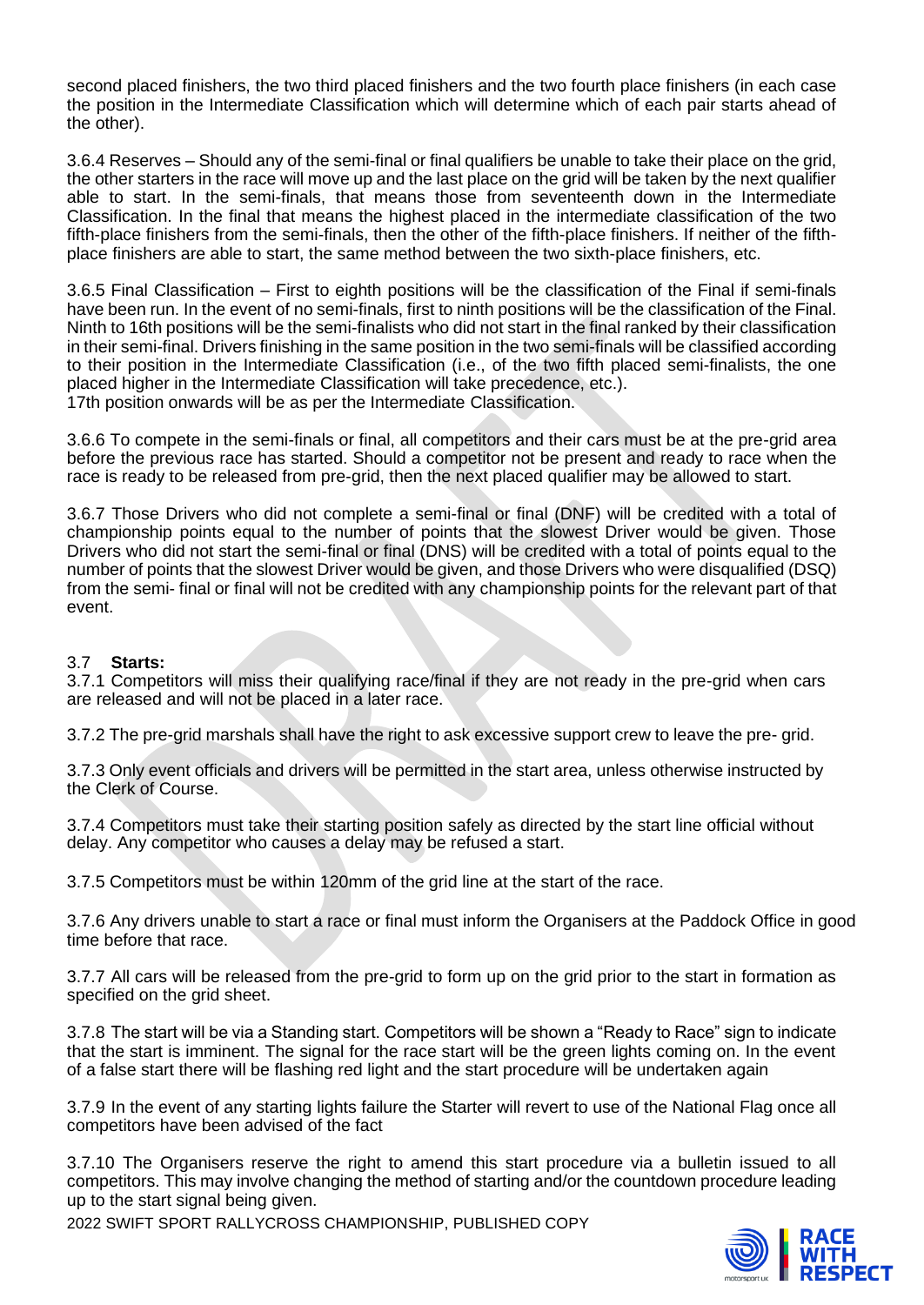3.7.11 Electronic beams, or similar devices, will be used in conjunction with starting lights to detect false starts. These will be monitored by a judge of fact. When a false start occurs in a qualifying race, a semifinal or final, all competitors will return to their original starting position and the starting procedure will begin again. The competitor(s) who caused the false start must pass through the joker lap section twice in the race concerned (at a circuit with no joker lap, a competitor who causes a false start will be placed on an additional row at the back of the grid for the re-start). If any competitor commits a second false start they will be removed from the grid and not permitted to start and will be classified as disqualified from the race concerned.

3.7.12 The Clerk of Course may order a complete restart if he considers there to have been a faulty start.

3.7.13 In the event of the electronic equipment failing, a judge of fact, who will be named, will adjudicate on all starts. This may include instances where the lights do not lock, but a jump-start is evident.

#### 3.8 **Session Red Flag**

3.8.1 Should the need arise to stop any race or practice; red flags will be displayed at the Startline and at all Marshals Signalling Points around the Circuit.

This is the signal for all drivers to cease circulating at racing speeds, to slow to a safe and reasonable pace and to drive to the parc ferme or the starting grid area, as directed by officials. No work may be carried out on any car unless authorised by the Clerk of the Course or Scrutineer. Any car that returns to the paddock will be considered to have retired from the race.

3.8.2 Motorsport UK Yearbook regulations N5.3.2 to N5.3.2.8 inclusive shall apply.

## 3.9 **Race Finishes:**

After taking the Chequered Flag drivers are required to:

- progressively and safely slow down
- remain behind any competitors ahead of them,
- return to the paddock entrance as instructed,
- comply with any directions given by marshals or officials
- keep their helmets on and harnesses done up while on the circuit

• if so directed, place their car into the parc ferme where it must remain until released by the Championship Eligibility Scrutineer or his deputy

#### 3.10 **Results:**

All Practice Timesheets, Grids, Race Results are to be deemed Provisional until all vehicles are released by Scrutineers after Post Practice/Race Scrutineering and/or after completion of any Judicial or Technical Procedures. (Motorsport UK regulation D26.3)

#### 3.11 **Timing transponders:**

It is the Competitors responsibility to ensure that a working transponder of one of the types listed below is fitted to the vehicle.

- AMB260
- Mylaps car\bike (red)
- Mylaps X2 car\bike with active subscription

Cars fitted with other makes or types of transponder will not be included in any practice or race results. It is, therefore, the responsibility of each competitor to:

- Fit an appropriate Transponder in the location approved for the type/class of car.
- Provide the unique 7-digit Identification Number of the Transponder being used on the Entry Form for each event
- Ensure the transponder is secure and in good working condition for every practice, heat and final
- Notify the Secretary of the Meeting of any change of transponder being used.
- Replace any transponder damaged, lost, or inoperative.

Any competitor starting a practice, heat or final with an inoperative transponder will not be timed until the defect has been rectified or a replacement transponder has been fitted.

Any competitor starting a practice, heat or final using a transponder registered to another competitor will not be timed until the Secretary of the Meeting has been informed of all changes relating to the use of that transponder.

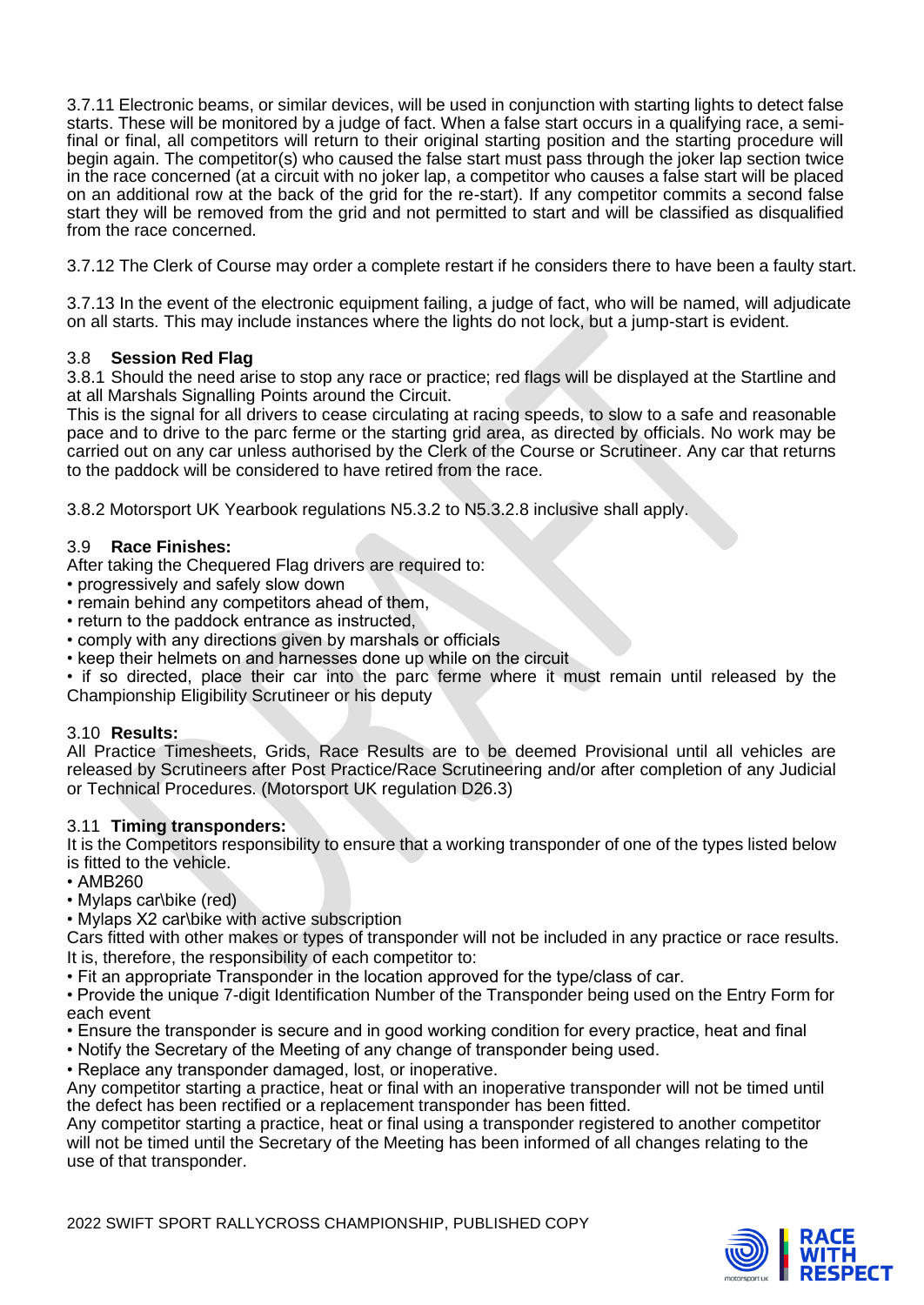3.11.1 No electronic equipment may be placed within five metres of any official timing line and any breach of this may result in the confiscation of the equipment concerned.

#### 3.12 **Paddock**

3.12.1 Competitors must ensure that the Motorsport UK, Circuit Management and Organising Club Safety Regulations are complied with at all times. In addition, any paddock plan issued by the Organisers must be complied with and the minimum amount of space should be used when setting up. All competitors must service under the yellow canopy supplied by the championship.

#### 3.12.2 Refuelling:

A refuelling area will be provided, and all competitors must purchase their fuel from and be refuelled in this area. Race and super unleaded fuel will be available at all rounds. The fuel supplier will operate the refuelling zone and will also carry out fuel checks. The penalty for non-compliance will be disqualification from the event.

#### 3.13 **Scrutineering**

Competitors may be issued with a scrutineering time. It is the competitor's responsibility to attend at this time. If competitors are unable to attend, permission for an alternative time must be sought from the Clerk of the Course.

Competitors will not be permitted to go through scrutineering until decal placement has been checked and the car has been weighed.

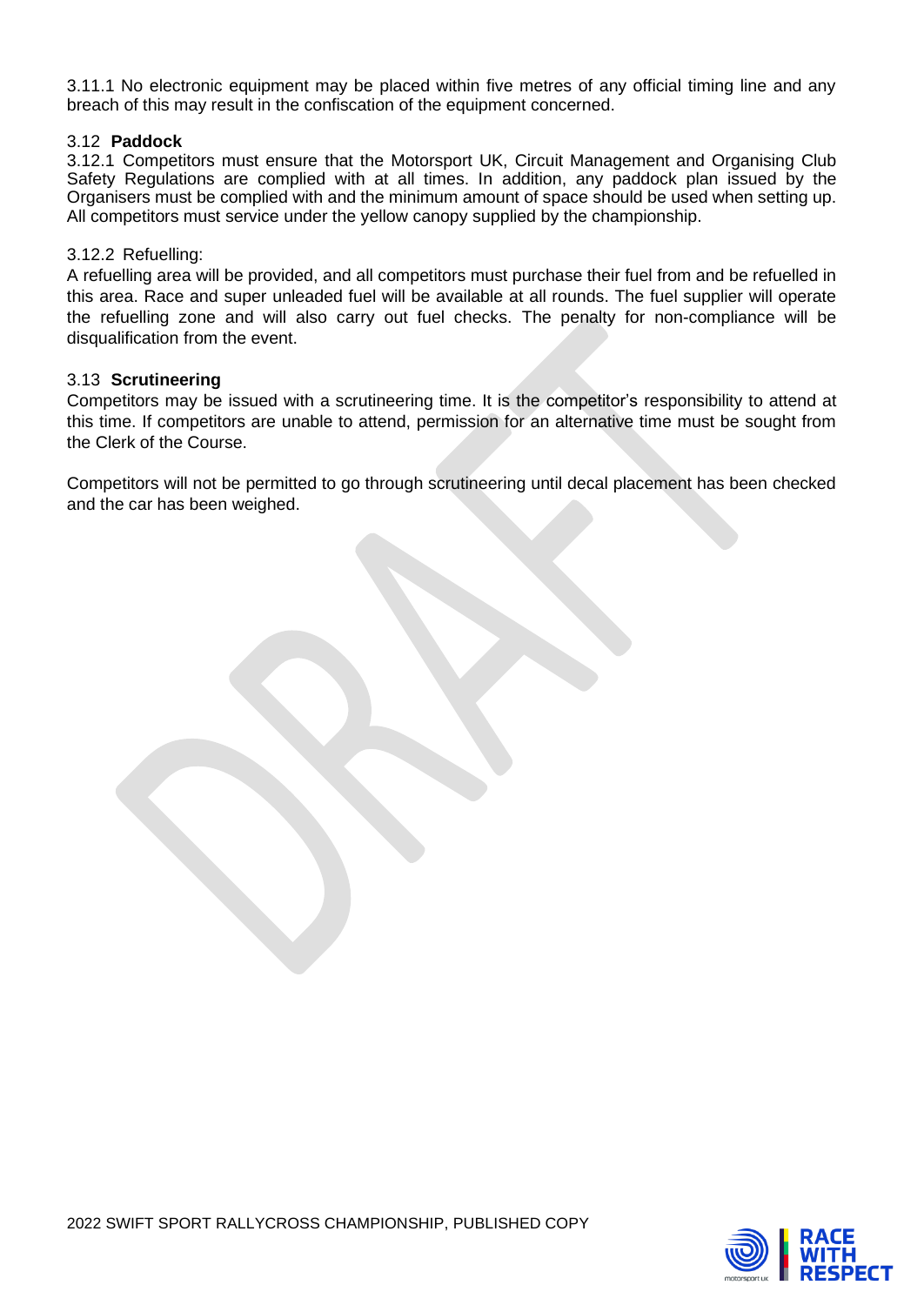## **4. PENALTIES:**

4.1 Technical infringements arising from post-practice Scrutineering or Judicial Action: Minimum Penalty; The provisions of Motorsport UK Regulations: C3.3.

4.2 Arising from post event Scrutineering or Judicial Action: Minimum Penalty; The provisions of Motorsport UK Regulations: C3.5.1. (a) and (b).

For infringements deemed to be of a more serious nature the Clerk of the Course and/or Stewards of the Meeting are to invoke the provisions of Regulation C3.5.1. (c).

4.3 Repeated Technical Infringements will be referred to the Championship Stewards for consideration of disqualification from the Championship of the Car, Driver or Entrant.

4.4 Infringements of non-technical Motorsport UK Regulations and the Sporting Regulations issued for the Championship in accordance with the Motorsport UK Yearbook section C; any such penalties may affect a competitor's eligibility for Championship points and awards.

4.5 If it appears from any evidence that there may have been actions by a competitor, or a member of his team considered to have bought the championship into disrepute the Championship Co-Ordinator will be entitled to request that the championship Stewards consider the inception of an inquiry into the matter. Penalties may include individual event bans, loss of event awards and or end of season awards, loss of championship points or disqualification from the championship. The Championship stewards' judgement will be subject only to the right of appeal to the Motorsport UK.

 $\overline{4}$  6

| T.V                                                                                              |                                                                                                                                                                                    |                                                                                                                                                                                                 |
|--------------------------------------------------------------------------------------------------|------------------------------------------------------------------------------------------------------------------------------------------------------------------------------------|-------------------------------------------------------------------------------------------------------------------------------------------------------------------------------------------------|
| <b>Breach</b>                                                                                    | <b>Example/Explanation</b>                                                                                                                                                         | <b>Penalty</b>                                                                                                                                                                                  |
| <b>Track Limits</b>                                                                              | Any competitor who leaves the circuit such<br>that TWO wheels are off the course<br>whether or not an advantage is gained SR<br>9.2.1                                              | $1st$ offence – No Penalty<br>$2nd$ offence – Offence will be issued on results as<br>official warning<br>$3rd$ offence – 5s penalty for that race<br>$4th$ offence - 10s penalty for that race |
| Not wearing or displaying<br><b>Championship sponsor</b><br>branding                             | Branding must be displayed in accordance<br>with branding guidelines<br>Example: not displaying the Cooper Tire<br>branding on your car or overalls.                               | Loss of points, trophies & awards for that<br>element of the event. I.e. that race                                                                                                              |
|                                                                                                  | Includes transponder not working & not                                                                                                                                             |                                                                                                                                                                                                 |
| Incorrect transponder                                                                            | having a transponder.                                                                                                                                                              | disqualification from race                                                                                                                                                                      |
| Non-compliance with<br>championship fuel (This does<br>not apply to guest drivers - See<br>1.6.2 | Using a fuel other than the championship<br>fuel supplied by<br>Vital Equipment (Carless Superplus or<br>Carless Turbo Ultimate Dev)                                               | disqualification from event                                                                                                                                                                     |
| <b>Technical infringements</b><br>arising after event<br>scrutineering or judicial<br>action     | Making any modifications to the car which<br>are against championship regulations.<br>Example: Running on non-Championship<br>Tyres or running the wrong restrictor.               | disqualification from event. Forfeit Championship<br>points and awards                                                                                                                          |
| Infringements of<br>nontechnical MSUK regs &<br>sporting regs                                    | Breaking any MSUK or Championship<br>sporting regulations. Example: Refuelling<br>outside of the designated area.                                                                  | May affect competitor's eligibility for<br>Championship points/awards. Decision of the<br>CofC / Race Director                                                                                  |
| Non-compliance with camera<br>regulations (5.4.1-5.4.4)                                          | Video footage not available to clerk of<br>course when requested. Example: driver<br>not carrying a forward-facing<br>camera or camera breaking meaning<br>footage is unavailable. | disqualification from the race                                                                                                                                                                  |
| No ground sheet or fire<br>extinguisher in paddock                                               |                                                                                                                                                                                    | Refused permission to start until they comply                                                                                                                                                   |
| Not taking<br>joker<br>in<br>lap<br><b>Qualifying heat</b>                                       |                                                                                                                                                                                    | 30s penalty                                                                                                                                                                                     |
| Not taking joker lap in Semi<br><b>Final or Final</b>                                            |                                                                                                                                                                                    | Classify as last                                                                                                                                                                                |
| Gaining an unfair advantage                                                                      |                                                                                                                                                                                    | A time penalty of up to one minute or a place<br>penalty of up to 10 places                                                                                                                     |

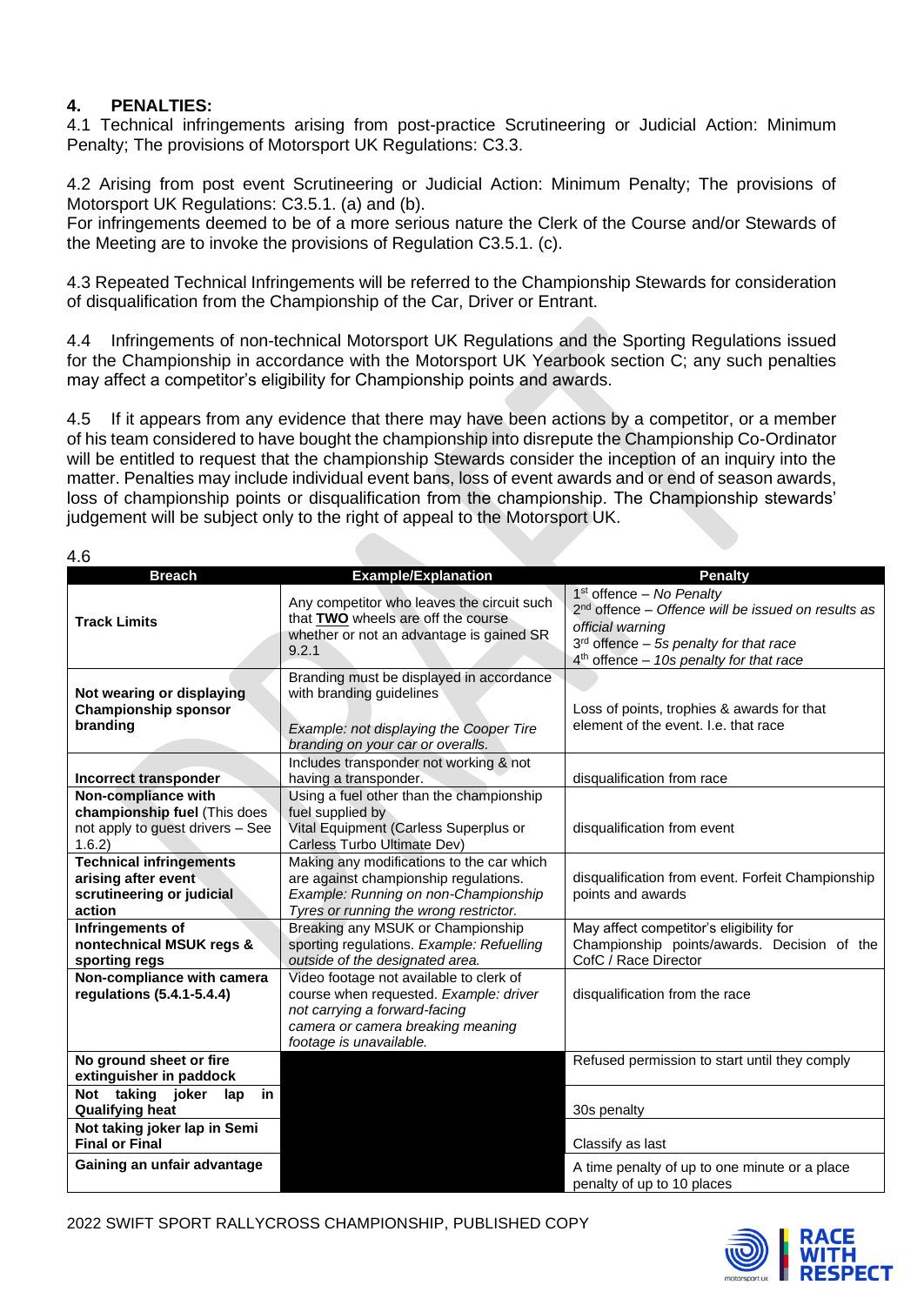4.6.1 Any competitor penalised in contravention of C2.1.5 (i)(Driving – breach of 1.1.5, Q.12.18, Q.12.21 (with the exception of Q12.21.2.), Q.12.23) will incur Championship penalty points and each and every penalty will accumulate as a Championship trigger offence and will result in a deduction of Championship points at the third penalty as follows:

Offence 1 - Warning Offence 2 - Warning Offence 3 - 5 Championship points Offence 4 - 10 Championship points Offence 5 - 15 Championship points, And so on.

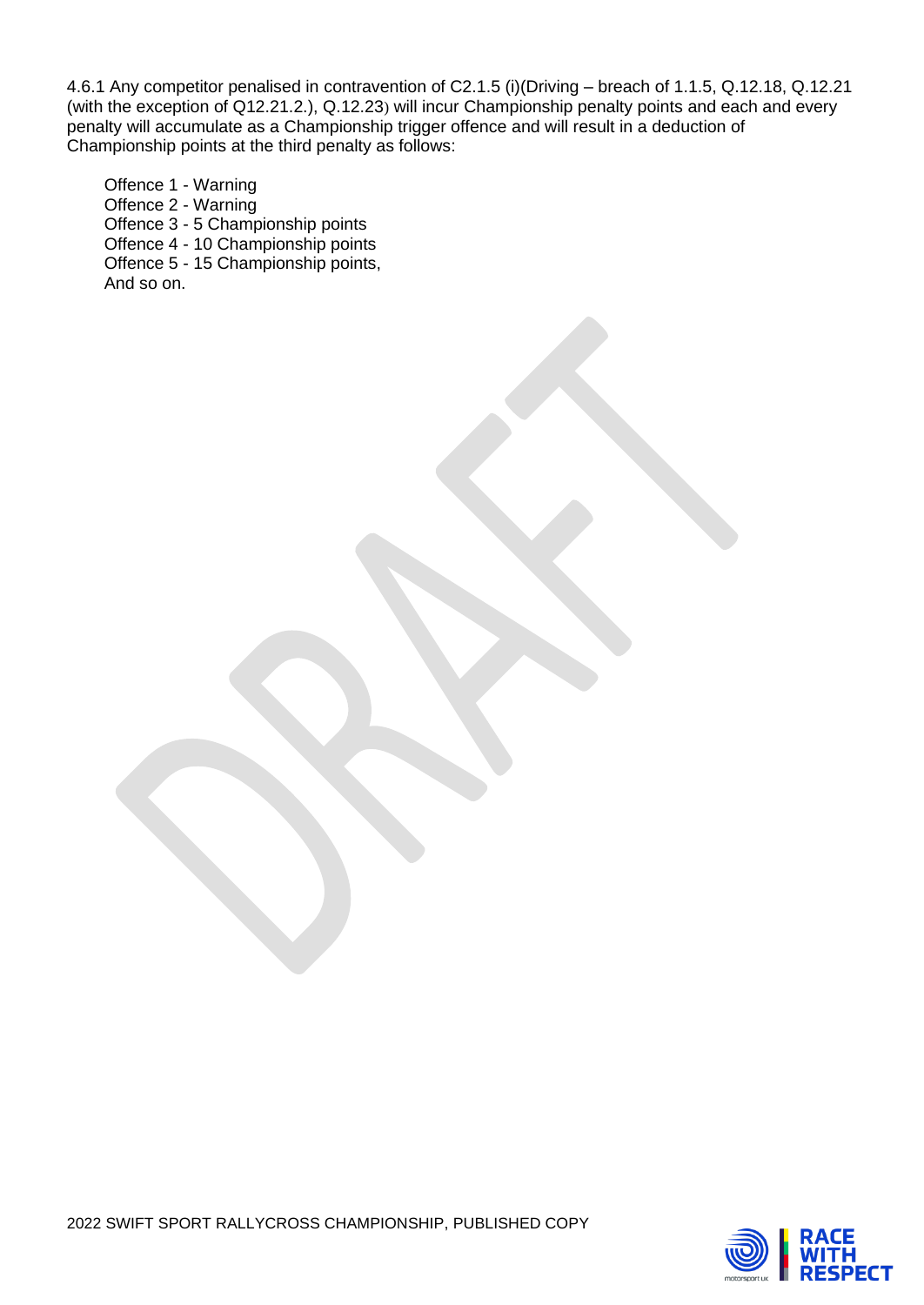## **5. TECHNICAL REGULATIONS - GENERAL**

## 5.1 **Eligible vehicles**

As defined in 6.

## 5.2 **Fuel**

Vital Equipment has been appointed as the single fuel supplier. All fuel must be purchased onsite from the supplier which will operate a refueling zone in which all refueling must take place. Only Carless Superplus may be used.

5.2.1 Fuel sampling and testing; Motorsport UK Yearbook J5.13.7 and D34 apply.

5.2.2 Comparison testing may take place at any stage of any event in the Championship. Fuel must be equal to or better than 99.90% to be deemed compliant in comparison testing.

## 5.3 **Telemetry / Voice Communications**

5.3.1 Any form of wireless data transmission between the vehicle and any person and/or

equipment is prohibited while the car is on the track.

This definition does not include:

– Transponder from the official timekeeping, and

– Automatic timing recording.

None of the previously mentioned transmission data may in any way be connected with any other system of the car (except for an independent cable to the battery only).

On**‐**board data recorders are not allowed.

The transmission of data by radio and/or telemetry is prohibited.

On**‐**board TV Cameras are not included in the above definitions.

Data transmission through a temporary physical connection is allowed in the paddock only.

5.3.2 The use of radio or telephone communication between the driver and his/her team is not allowed.

## **5.4. Judicial Cameras**

**5.4.1.** All cars must carry a forward-facing camera, positioned to show the driver's feet, hands and the view through the front windscreen. A rear facing camera is also recommended. Cameras must record in HD quality and have a removable memory card. Systems with multiple cameras must be set to display images so that any 'inset' views do not obscure the view through the front windscreen or of the driver's hands and feet. Cameras must be mounted before scrutineering. Suction mounts are not permitted.

**5.4.2.** It is the driver's responsibility to ensure that that camera is recording during practice, qualifying and finals.

**5.4.3.** It is the driver's responsibility to ensure that the battery life and memory card space is adequate to record the entire race and until the car is parked in the paddock or parc ferme. The memory card must contain only the current event.

**5.4.4.** Video must be made available to the clerk of the course on request. The driver must present any video requested by the Clerk of the Course on his own laptop/tablet, cued and ready to play.

The penalty for non-compliance with any of the above will be disqualification from the race.

**5.4.5.** The Clerk of the Course may request memory cards be left with him. Drivers must record the serial numbers of their memory card(s) to avoid any confusion when the card(s) are returned. It is the driver's responsibility to ensure they have a spare memory card available.

5.4.6. Judicial camera video can be used only by the officials and the Championship organiser. With the exception of cameras installed by the Championship TV contractor no other on car/in car video, still or motion picture cameras will be permitted without the written authority of the Championship Coordinator. For the avoidance of doubt, Competitors may not allow footage from the judicial camera to be published in any way without the written authority of the Championship Coordinator.

## **5.5. Numbers & Championship Identification**

**5**.**5.1** Competition numbers will be supplied by the Championship organiser. Only the numbers supplied can be used. Numbers must be positioned as detailed in the Championship Branding Guide. Where the car has no rear side window, positioning of the numbers will be by agreement with the Championship Organisers.

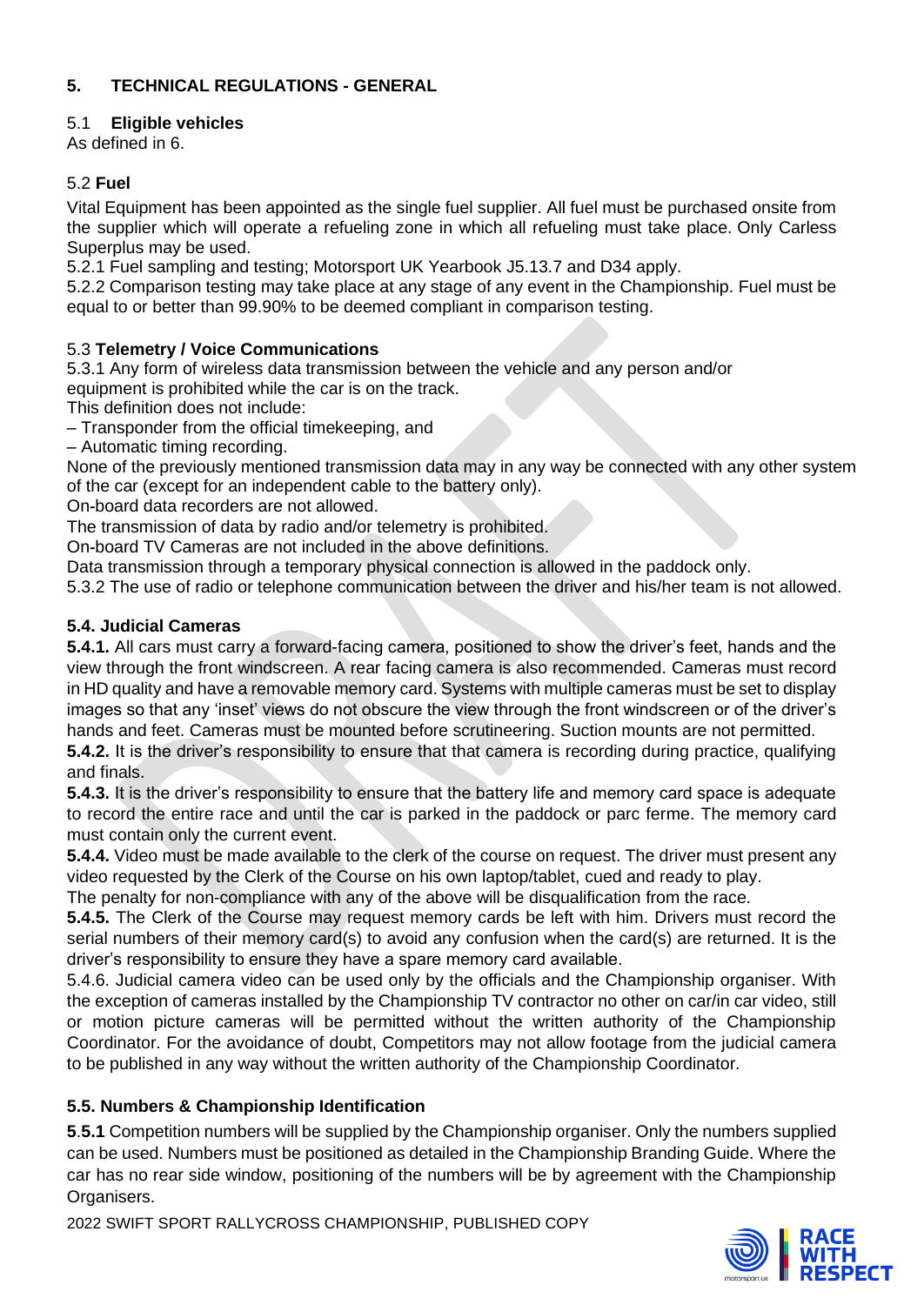**5.5.2** The driver's surname must be displayed on the rear side window. The driver is responsible for providing this decal which must be as specified in the Championship Branding Guide. Where the car has no rear side window, positioning of the driver's name will be by agreement with the Championship Organisers.

#### **5.6 Safety Requirements**

**5.6.1.** Each competitor is required to carry at least one fire extinguisher and have it available for use at their service area/garage (for the avoidance of doubt, where more than one car shares a paddock space, this means at least one extinguisher per car).

**5.6.2** Each team shall provide a ground sheet which the competition vehicle must be parked on throughout servicing.

Any competitor who does not comply with 5.6.1 or 5.6.2 will be refused permission to start until they comply.

**5.6.3** Waste oil, tyres and other consumables must only be disposed of in the specifically provided waste receptacles at the venues (NOT general waste bins), or if not provided be taken home.

5.6.4 The engine must not be run with the gears engaged whilst the vehicle has any driving wheels not in direct contact with the ground.

5.6.5 The use of tyre heating/heat retention devices in the paddock, on the pre-grid or start line is prohibited.

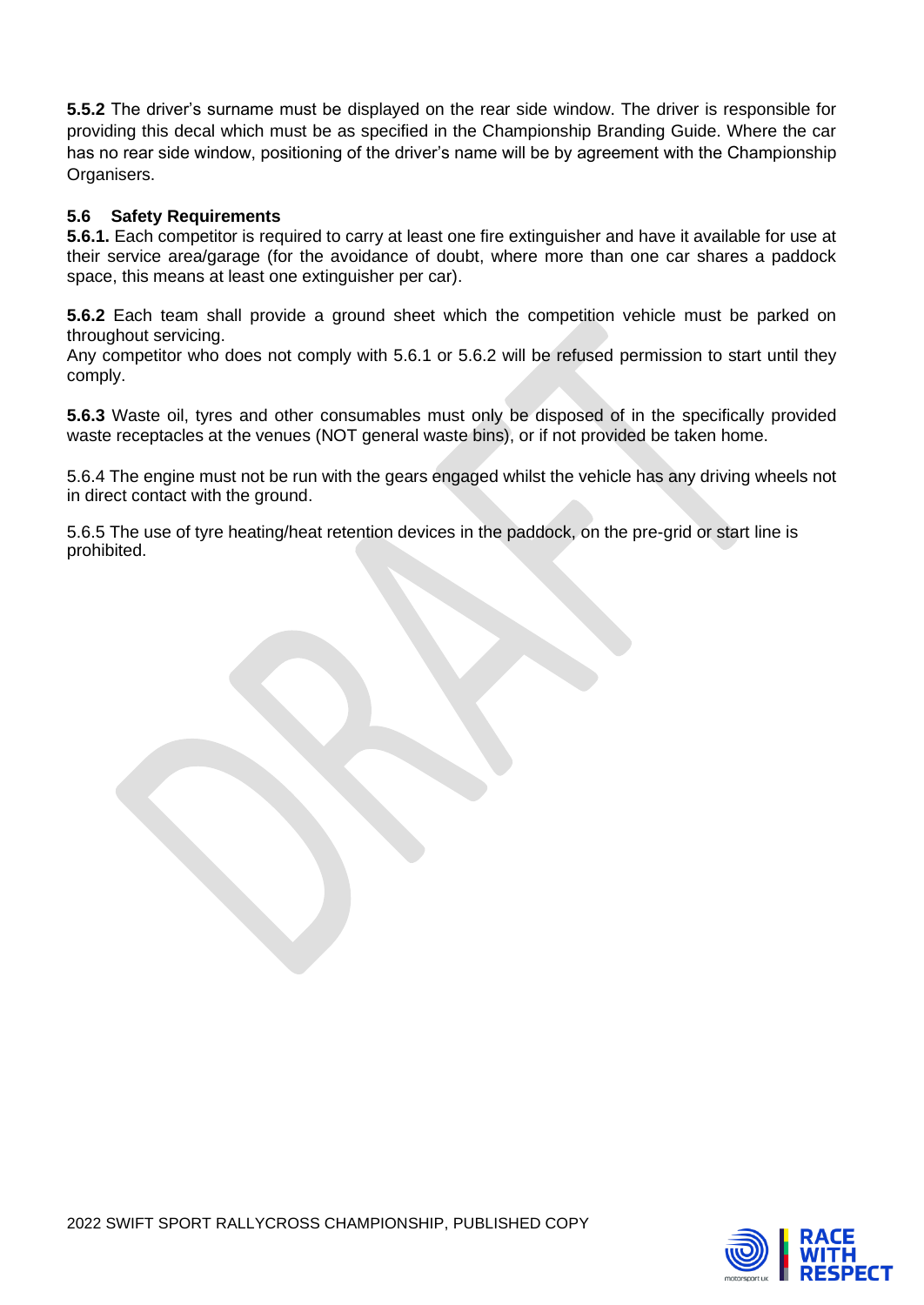## **6 SPECIFIC SWIFT SPORT TECHNICAL REGULATIONS**

# **6.1 Introduction**

The following Technical Regulations are set out in accordance with the Motorsport UK specified format, and it should be clearly understood that if the following texts do not clearly specify that you can make a modification you should work on the principle that you cannot.

6.1.1 The Championship is only open to the 1586cc Suzuki Swift Sport (2006 to 2011).

## 6.2 **General Technical Regulations and Requirements**

6.2.1 Cars must comply with the Technical Regulations published by the Organisers for The Championship throughout official practice, qualifying heats, and finals.

6.2.2 All cars must comply fully with the current Motorsport UK Yearbook J Common Regulations for Competitors: Vehicles and Rallycross Technical Regulations N6 and these regulations.

6.2.3 No approved modification may give rise to an unapproved one.

6.2.4 For these regulations, standard means Series Production for the eligible vehicle model only.

6.2.5 Only the approved parts supplied in the mandatory parts kits (below) are permitted

## 6.3 **Safety Requirements**

Minimum, comply with current Motorsport UK Yearbook regulation N6.11 to 6.12.6 inclusive. In addition: 6.3.1 The roll over structure, as a minimum, must comply with K1.6.1, K Appendix 2 Drawing 5, with additional door bars as Drawing 9, or Drawing 12, (g) or (h). Optional bars as per K Appendix 2 Drawing 11 are permitted

6.3.2 Where the driver's body or crash helmet could come into contact with the safety cage, FIA approved padding must be fitted for protection

6.3.3 A fire extinguisher in accordance with N7.1.23.2  $(K3.1)$ .  $2(a)$ .

6.3.4 The standard front laminated windscreen can be replaced with a polycarbonate type of minimum Motorsport UK required thickness of 4mm (Refer J5.20.8).

6.3.5 Be fitted with a driver's seat that is currently FIA Homologated mounted in accordance with K.2.2. 6.3.6 FIA approved seat-mounting brackets are mandatory

6.3.7 Current FIA Homologated 6-point Seat Belts are mandatory, with two separate fixing points for the shoulder straps. From a 'race ready' position with seat belts fastened, the driver must be able to vacate the car in 5 seconds.

6.3.8 A FHR device is mandatory.

6.3.9 An approved crash helmet is mandatory as provided at K10.3.1 (a) with FHR device fitments.

6.3.10 FIA approved 2-layer Nomex overalls, boots and gloves and underwear are mandatory.

6.3.11 The use of FIA-approved 8863-2013 safety racing nets (see FIA Technical List No. 48) on both sides of the driver is recommended. Where used, racing nets must be fitted in accordance with "FIA Racing Nets Installation Specification for Touring and Grand Touring Cars". Window nets must not be used where racing nets are used.

6.3.12 The side windows on the driver's side of the car must remain closed. A sliding window in the side windows of the driver's and passenger's doors may be fitted. The opening must be a minimum of 130mm x 130mm and a maximum of 150mm x 150mm. The sliding windows must be closed at the start of the race.

## 6.4 **Chassis & Bodywork**

6.4.1 Only the approved Safety and Performance parts are permitted. These parts to be supplied as a mandatory part kit (Appendix A)

6.4.2 The body shell must remain unaltered and as standard, excluding the Motorsport UK specification Roll Cage, doors, front wings, bonnet, tailgate, and rear quarter over panels. All other parts must remain as

standard fitment.

6.4.3 The standard front upper bumper support must remain in position and as standard. The lower bumper support may be removed but cannot be replaced with any other material.

6.4.3.1 Only the Sport style bumpers are permitted.

6.4.4 All lights must be removed, and the apertures blanked off, completely

6.4.5 Front and rear towing eyes are mandatory

6.4.6 A sumpguard and fuel tank guard are mandatory

6.4.7 Mud flaps are to be fitted behind all 4 wheels

2022 SWIFT SPORT RALLYCROSS CHAMPIONSHIP, PUBLISHED COPY 6.4.8 The driver's door must remain the standard steel, but the passenger door may be replaced by a

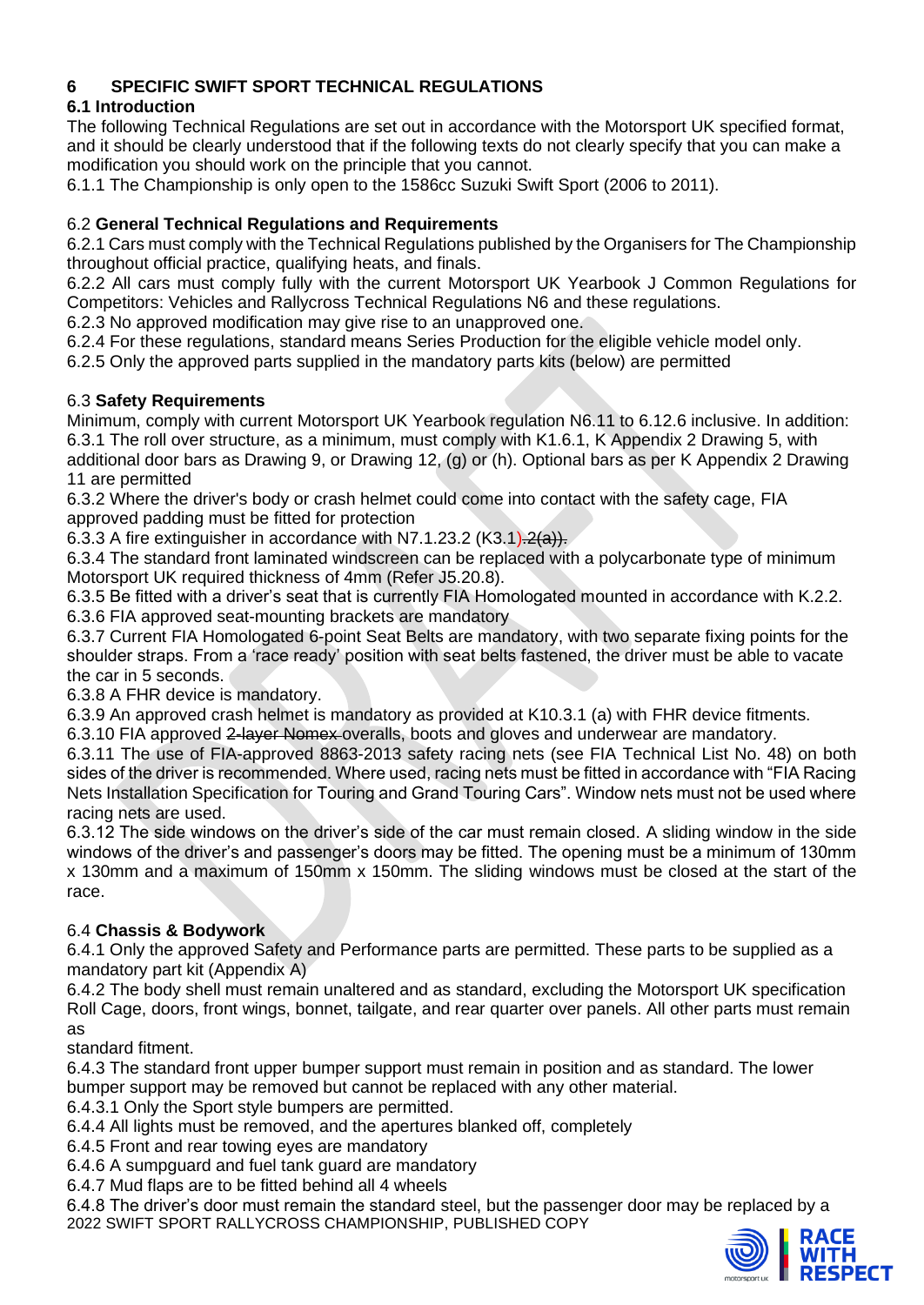composite version. Composite bonnet, tailgate, front wings, and rear quarter over panels are permitted. The standard steel quarter panel must remain.

6.4.9 All interior trim must be removed including carpets, roof lining, and passenger seats

6.4.10 Interior door panels may be replaced with carbon panels to accommodate the roll cage

6.4.11 The original interior rear-view mirror is mandatory

6.4.12 Standard dashboard and instruments must be retained and operable

## 6.5 **Engine**

6.5.1 The standard 1586cc Suzuki Swift Sport complete engine is mandatory. Bore 78 mm and stroke 83mm. Compression 11.10:1. Dry sumping is not permitted. No machining or drilling of cylinder block is allowed.

6.5.2 Lightening and/or balancing of any engine part, including the flywheel is not permitted

6.5.3 The complete ignition system must remain as standard

6.5.4 Competition spark plugs are permitted

6.5.5 A standard Suzuki Swift Sport flywheel is mandatory and may not be lightened or modified in any way.

6.5.6 Engine cooling system to remain as standard

6.5.7 The engine ECU will be supplied at the events by the Championship organisers and is mandatory. These will be drawn independently and issued to competitors at the events.

The Championship supplied engine ECU is mandatory and remains the property of Peter Gwynne Motorsport, at all times.

## 6.6 **Transmission**

6.6.1 The standard 1586cc Suzuki Swift Sport gearbox is mandatory. No other parts are permitted. Straight cut gears or gearbox conversions are not permitted

6.6.2 Limited slip differentials are permitted and supplied in the parts kit.

6.6.3 A competition clutch is permitted

6.6.4 Competition engine mountings are permitted

## 6.7 **Suspension & Steering**

6.7.1 Competition suspension units, supplied with the parts kit, are mandatory

6.7.2 Minimum ride height must comply with J5.20.11.

6.7.3 Steering wheel and mounting hub are free

6.7.4 If fitted with a quick release steering wheel the quick release device must be coloured yellow. 6.7.5 The standard steering column and steering rack are mandatory, with the steering lock rendered inoperable

## 6.8 **Brakes**

6.8.1 Standard brake discs and calipers are mandatory

6.8.2 All standard brake components, excluding pipes, must remain as standard and fitted in the original position.

6.8.3 Front and rear brake pads specified by and purchased from Peter Gwynne Motorsport are mandatory.

6.8.4 Handbrake system must remain as standard. The rachet button may have a screw fitted to make a fly-off

## 6.9 **Wheels**

6.9.1 Competition alloy wheels, supplied with the parts kit, are mandatory

## 6.10 **Tyres**

6.10.1 The championship uses a control tyre supplied by Cooper Tires which must be used for all championship events. There is no limit on the number of tyres that can be used in the course of a meeting. The tyres are a control patterned tyre and cannot be hand cut at any time.

6.10.2 Tyres which are permissible in the championship are shown in the list published on rallycrossbrx.com, we reserve the right to amend this tyre list at any time subject to approval via a Motorsport UK bulletin.

#### 6.11 **Electrics**

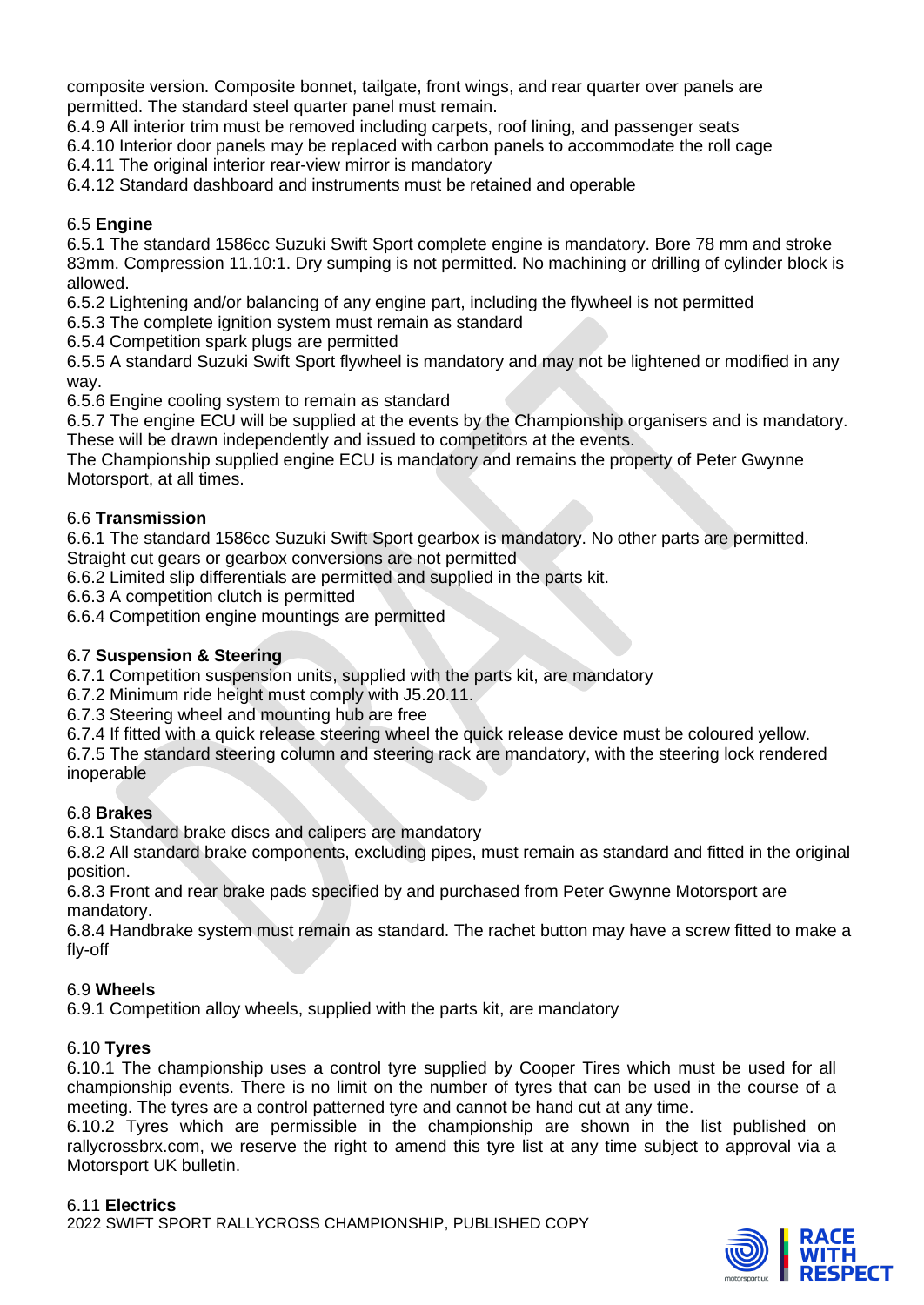6.11.1 Each car must be fitted with two high level red brake lights, as per Motorsport UK N6.7.2

6.11.2 A 'poor visibility' light must be fitted according to Section K. The light must be switchable from the driver's seated position

6.11.3 The standard battery charging system is mandatory

6.11.4 The standard battery may be replaced but the standard battery position is mandatory. The battery earth lead must be coloured yellow. Battery terminals must be covered with insulating material. Insulating tape will not be permitted. Battery must be securely mounted to the vehicle

6.11.5 The standard electrical wiring loom is mandatory

6.11.6 A shift light is not permitted.

#### 6.12 **Weight**

Minimum weight of car including driver must not be less than 1070kg. In addition, the minimum weight of car excluding driver must not be less than 970kg. Any ballast required must only be placed on the floor in the front passenger seat area.

## 6.13 **Fuel Tank System & Fuel**

6.13.1 The original fuel tank must be retained in its original position.

6.13.2 Fuel pump must remain as standard

6.13.3 A dry-break fuel sampling coupling must be fitted in accordance with J5.13.7.

6.13.4 No fuel additives are permitted

## 6.14 **Exhaust & Silencing**

The standard exhaust manifold and standard catalytic converter must remain unaltered. (J5.16.6 refers). The centre section and rear silencer can only be upgraded using the Sports Exhaust System supplied by Peter Gwynne Motorsport Ltd

## 6.15 **Eligibility checks**

6.15.1 Random eligibility checks will be made at any meeting and engine/gearbox assemblies checked or sealed for subsequent checking by the licenced eligibility Scrutineer. All eligibility costs must be covered by the competitor.

6.6.2 Engines and gearboxes will be sealed by the licenced eligibility scrutineer, using only Motorsport UK

numbered seals

6.6.3 Motorsport UK Vehicle Logbooks/Vehicle Passports are compulsory in accordance with J2 of the Motorsport UK General Regulations.

6.6.4 Nonproduction of the Vehicle Logbook/Vehicle Passport will render the vehicle unable to start 6.6.5 The top 4, and any other nominated competitors, will be required to have all engines and gearboxes, used during the season, stripped, and checked for eligibility, by the Championship Eligibility Scrutineer. This will take place at Peter Gwynne Motorsport Ltd workshops, within 30 days of the final round.

## 6.16 **Towing Eye**

6.16.1 There must be substantial towing eyes securely fixed to the main structure of the vehicle, front and rear. Towing eyes to be made from steel wire rope at least 6mm thick. Fabric towing eyes/ropes are not permitted.

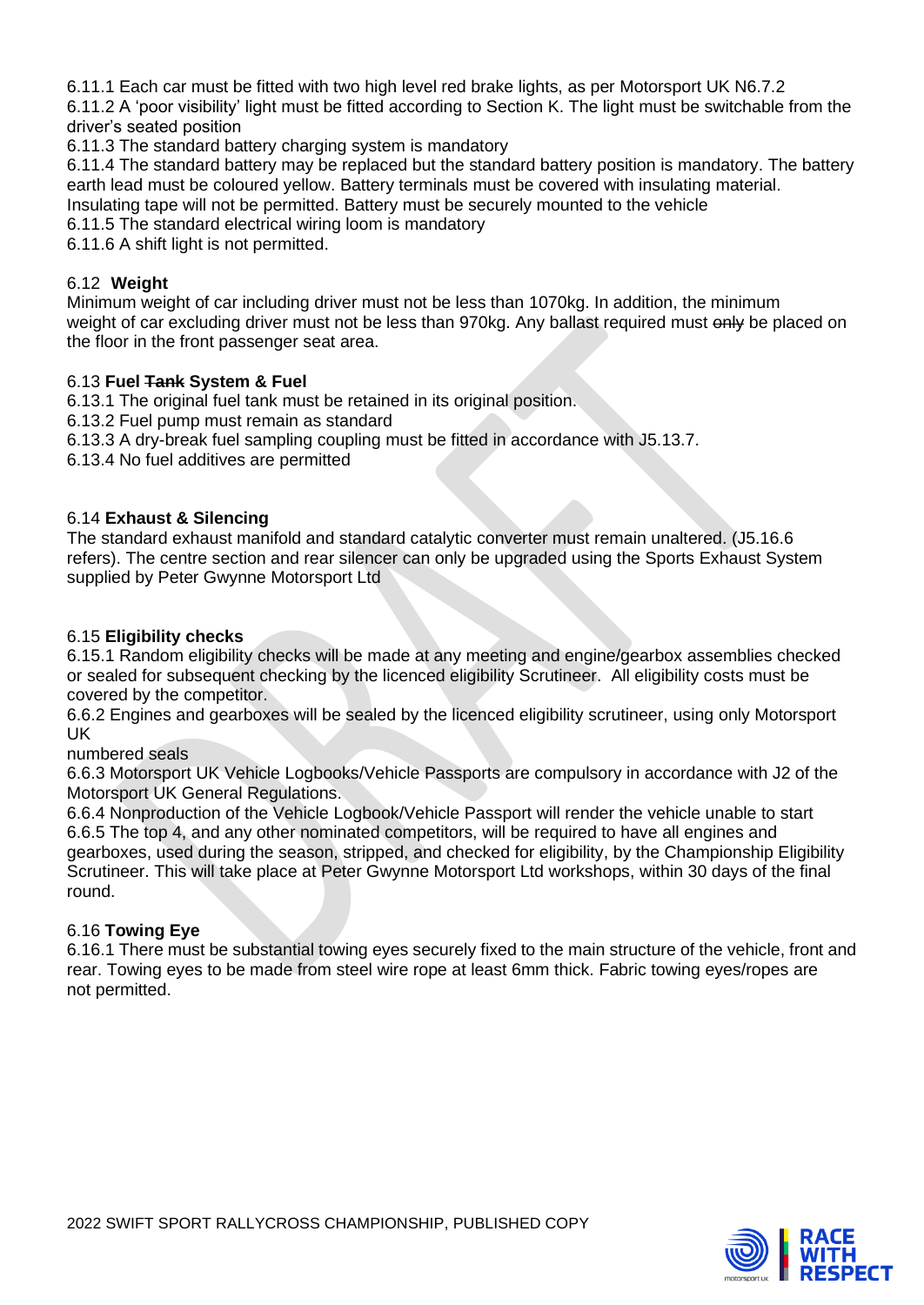**Appendix A** – Swift Sport Championship – mandatory parts kit 3-way Adjustable suspension, manufactured by AVO suspension Plated LSD Unit, supplied by Peter Gwynne Motorsport 6.5 x 15 Wheels, manufactured by Revolution Wheels Tyres as defined in 6.10 Bespoke Motorsport UK specification roll cage, manufactured by Fabricage Polycarbonate windows Fuel tank guard Sumpguard kit Exhaust system Brake pads (front and rear)

## **Appendix B**

All parts to convert vehicle are available from Peter Gwynne Motorsport only. Including: Composite panels including light blanks **Mudflaps** Fire extinguisher Steering wheel boss Brake line conversion kit Brake pads All non standard parts must be purchased through Peter Gwynne Motorsport Limited. All parts obtained from the parts truck, provided by Peter Gwynne Motorsport Limited at each event must be paid for on receipt of said parts.

## **7 Commercial**

**7.1.** Championship Sponsors' branding must also be carried on each car. The position of branding to be carried on cars and clothing will be specified the Championship Branding Guide which may be varied from time to time.

**7.2.** Two sets of Championship sponsors decals will be provided for the season. Any additional decals required may need to be purchased.

**7.3.** The organisers reserve the right to refuse the start of any competitor not carrying the correctly positioned decals, vehicles must present at scrutineering in a ready to race condition with branding in place as per the championship branding guide.